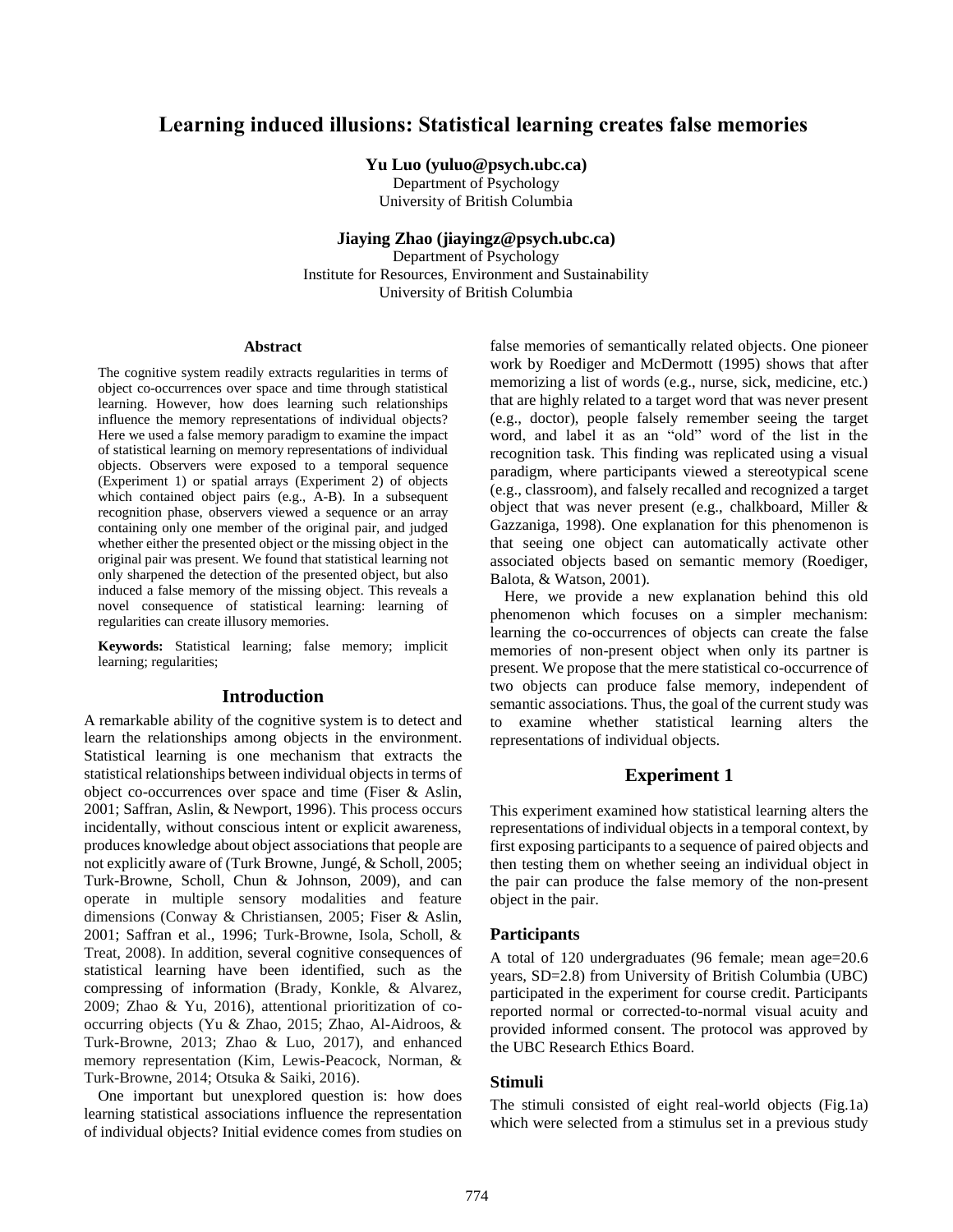(Brady, Konkle, Alvarez, & Oliva, 2008). All objects were converted to grayscale, and were adjusted to a mean brightness of 84. Each object subtended 2.8° of visual angle. The eights objects were randomly assigned into four pairs for each participant and remained constant throughout the experiment (Fig.1a). In each pair, the first object was always followed by the second object. The random assignment of objects into pairs ensured that there was no systematic semantic relation between two objects in a pair, but rather the two objects were associated with co-occurrences. Each pair was repeated 50 times to form a single continuous temporal sequence of objects in a pseudorandom order with a constraint where no single pair could repeat back-to-back.

### **Apparatus**

Participants in all experiments were seated 50cm from a computer monitor (refresh rate=60 Hz). Stimuli were presented using MATLAB and PsychophysicsToolbox (http://psychtoolbox.org).

## **Procedure**

The experiment consisted of two conditions. In the structured condition, the eight objects were grouped into four pairs. In the random condition, the eight objects appeared in a random order in the sequence. Participants were randomly assigned to one of the two conditions (*N*=60 in each). The experiment contained three phases: exposure phase, recognition phase, and test phase. During the exposure phase, one object appeared at the center of the screen for 500ms followed by a 500ms inter-stimulus interval (ISI) in each trial (Fig.1b). Participants performed a 1-back task where they judged as quickly and accurately as possible whether the current object was the same as or different from the previous object (by pressing the "/" or "z" key for same or different, respectively, key assignment counterbalanced). For the 1-back task, each object had a 20% chance of repeating the previous object, producing 480 trials in total. This 1-back task served as a cover task which was irrelevant to learning the object pairs, in order to conceal the true purpose of the study. This ensured that learning of the object pairs was incidental. Participants were not told anything about the object pairs.

After exposure, participants performed a recognition phase (Fig.1c). In each trial, participants viewed a continuous sequence of objects first and then judged whether a certain object was present in the sequence. In the structured condition, there were three types of trials. The first type was missing trials: the sequence contained all four pairs, except for one pair, one member was missing, and observers judged whether the missing member was present in the sequence. The missing trials measured the false alarm rate for the missing object. The second type was presented trials: the sequence contained all four pairs, except for one pair, one member was missing, but this time observers judged whether the presented member was present in the sequence. The presented trials measured the hit rate for the presented object. The third type was baseline trials: the sequence contained all four pairs, and observers judged whether one member in a

pair was present in the sequence. The baseline trials measured the hit rate for the presented object. In the missing trials, each member of an original pair was missing for once, resulting in 8 trials. In the presented trials, the presented object of an original pair was tested once, resulting in 8 trials. In the baseline trials, each member of a pair was tested once, resulting in 8 trials. The 24 trials were repeated twice, producing 48 trials in total (order of the trials was randomized). In the random condition, the trials were the same, except the objects in the sequence appeared in a random order, so the sequence contained no pairs. Each object was presented for 500ms followed by a 500ms ISI. After the sequence was presented, a 3000ms blank screen followed. After the blank screen, an object was presented on the screen as a probe, and participants judged whether the object was presented in the previous sequence (by pressing the "1" or "0" key for "yes" or "no", respectively). The object remained on the screen until response.

### (a) Pairs



**(b) Exposure phase:** 1-back task over a sequence of pairs



**(d) Test phase:** Which pair looks more familiar?



Figure 1. Experiment 1. (a) Four object pairs (e.g., A-B). (b) Exposure phase: 1-back task. (c) Recognition phase: missing trials, presented trials, and baseline trials. (d) Test phase: two-alternative forced-choice task.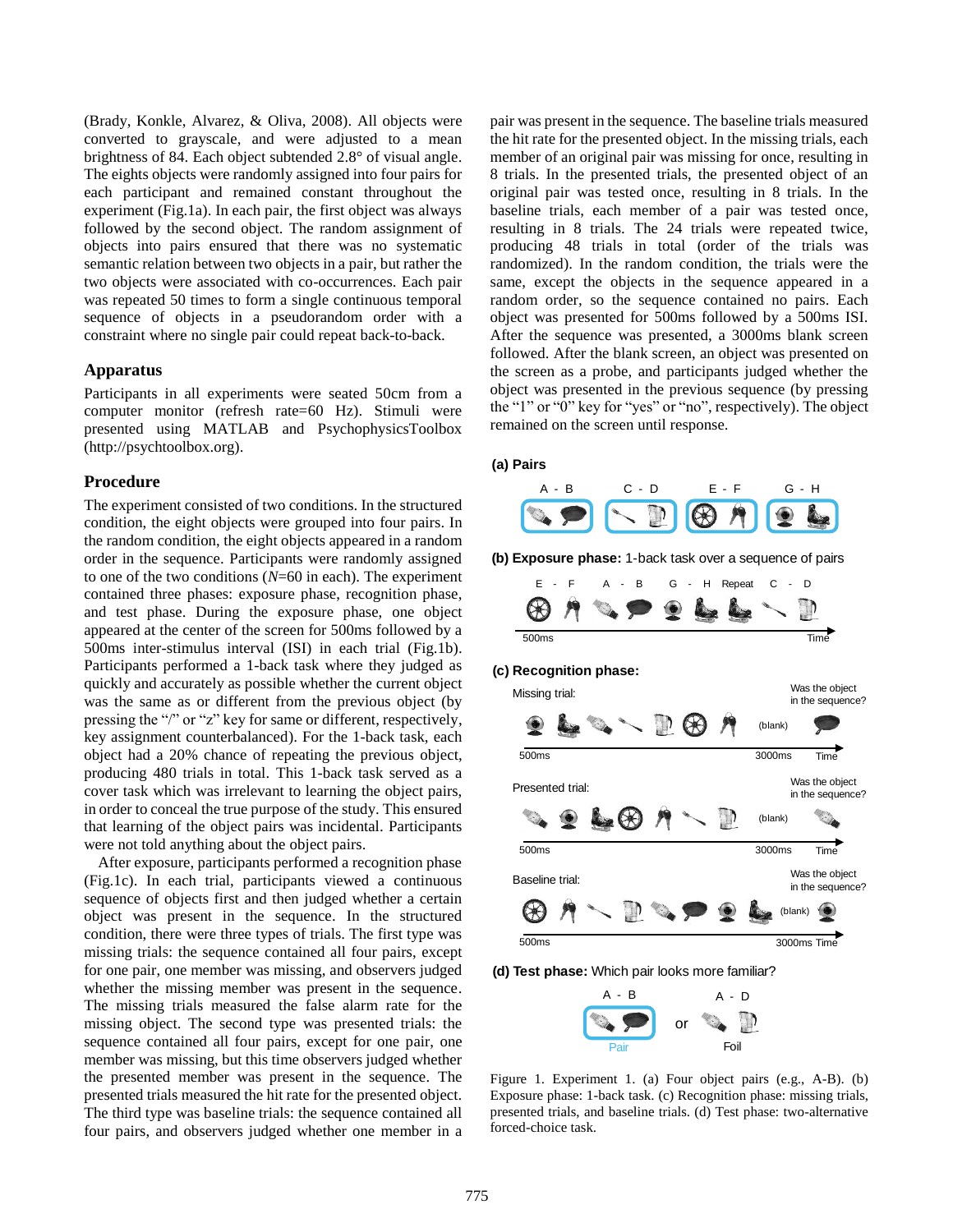To examine whether they had successfully learned the object pairs, participants in the structured condition completed a surprise two-alternative forced choice test phase following the recognition phase (Fig.1d). In each trial, participants viewed two sequences of objects. Each object appeared for 500ms followed by a 500ms ISI, and each sequence was separated by a 1000ms pause. Participants judged whether the first or second sequence looked more familiar based on what they saw in the exposure phase (by pressing the "1" or "0" key for "first sequence" or "second sequence", respectively). One sequence was a pair (e.g., A-B), and the other was a "foil" (e.g., A-D) composed of one object from an original pair (e.g., A-B), and the other from a different pair (e.g., C-D), while preserving the temporal positions in the pairs (Fig. 1d). Each pair was tested against each foil twice, which resulted in 16 trials in total (4 pairs  $\times$ 2 foils  $\times$  2 repetitions). Importantly, each pair and foil were presented the same number of times at test. Thus, to discriminate the pair from the foil, participants needed to know which two specific objects followed each other. The order of the trials was randomized, and whether the pair or foil appeared first was counterbalanced across trials. Participants in the random condition was not tested, since there were no pairs in the sequence.

A debriefing session was conducted at the end of the experiment, where participants were asked if they had noticed any objects that appeared one after another. For those who responded yes, we further asked them to specify which objects followed each other.

#### **Results and Discussion**

At the test phase, pairs were chosen over foils on 60.0% (SD=19.3%) of the time, which was reliably above chance (50%) [*t*(59)=4.01, *p*<.001, *d*=0.52]. Thus, learning of the object pairs was successful. During debriefing, 12 participants reported noticing the pairs, but none could correctly report which specific objects followed each other. This suggests that participants had no explicit awareness of the object pairs.

The false alarm rate (FA) and the hit rate in the recognition phase were presented in Fig.2 and analyzed with a 2 (condition: structured vs. random; between-subjects)  $\times$  3 (trial type: missing vs. presented vs. baseline; withinsubjects) mixed-effects ANOVA.

There was a main effect of condition  $[F(1,118)=12.38]$ , *p*<.001, *η<sup>p</sup> <sup>2</sup>*=.09] and trial type [*F*(2,236)=425.06, *p*<.001,  $\eta_p^2$ =.78], but no reliable interaction between condition and trial type  $[F(2,236)=0.73, p=.48, \eta_p^2=.006]$ . Tukey's HSD post-hoc test showed that the FA rate of the missing trials was reliably higher in structured condition (27.9%) than in random condition (20.4%), *p*=.03; the hit rate of the presented trials was reliably higher in structured condition (72.5%) than in random condition  $(62.60\%)$ ,  $p<.001$ ; and a marginal difference in the hit rate of baseline trials between structured (72.5%) and random condition (65.9%), *p=*.09.

These findings suggest that statistical learning not only sharpens the memory of the object within the pairs, but also induces the false memory of the missing object.



Figure 2: The false alarm (FA) rate and the hit rate in recognition phase (error bars reflect  $\pm 1$  SEM;  $\frac{t}{p}$  <.1,  $\frac{t}{p}$  <.05,  $\frac{***}{p}$  <.001).

To examine the relationship between statistical learning and recognition performance, we found that there were no correlations between learning of the pairs at the test phase and the FA rate or the hit rate. However, in structured condition there was a weak correlation between the FA rate in the missing trials and the hit rate in the presented trials. There was a moderate correlation between the FA rate in the missing trials and the hit rate in the baseline trials, but no correlations in random condition (Table 1).

| Table 1: Correlations between learning of the pairs at the |
|------------------------------------------------------------|
| test phase and the false alarm rate or the hit rate        |

| tost phase and the raise and in rate or the lift rate |                        |                              |  |
|-------------------------------------------------------|------------------------|------------------------------|--|
| Condition                                             | Correlation            | Correlation results          |  |
| Structured                                            | Learning vs. missing   | $r(58) = -15, p = 26$        |  |
| $(N=60)$                                              | Learning vs. presented | $r(58)=21, p=.11$            |  |
|                                                       | Learning vs. baseline  | $r(58) = -0.03$ , $p = 0.79$ |  |
|                                                       | Missing vs. presented  | $r(58)=0.28, p=.03$          |  |
|                                                       | Missing vs. baseline   | $r(58)=31, p=.02$            |  |
|                                                       | Presented vs. baseline | $r(58)=.48, p<.001$          |  |
| Random<br>$(N=60)$                                    | Missing vs. presented  | $r(58)=17, p=.21$            |  |
|                                                       | Missing vs. baseline   | $r(58)=20, p=.12$            |  |
|                                                       | Presented vs. baseline | $r(58)=.63, p<.001$          |  |

## **Experiment 2**

This experiment aimed to generalize the findings in Experiment 1 from the temporal context to a spatial context.

#### **Participants**

A new group of 68 undergraduates (51 female, mean age=20.2 years, SD=2.4) from UBC participated in the experiment for course credit.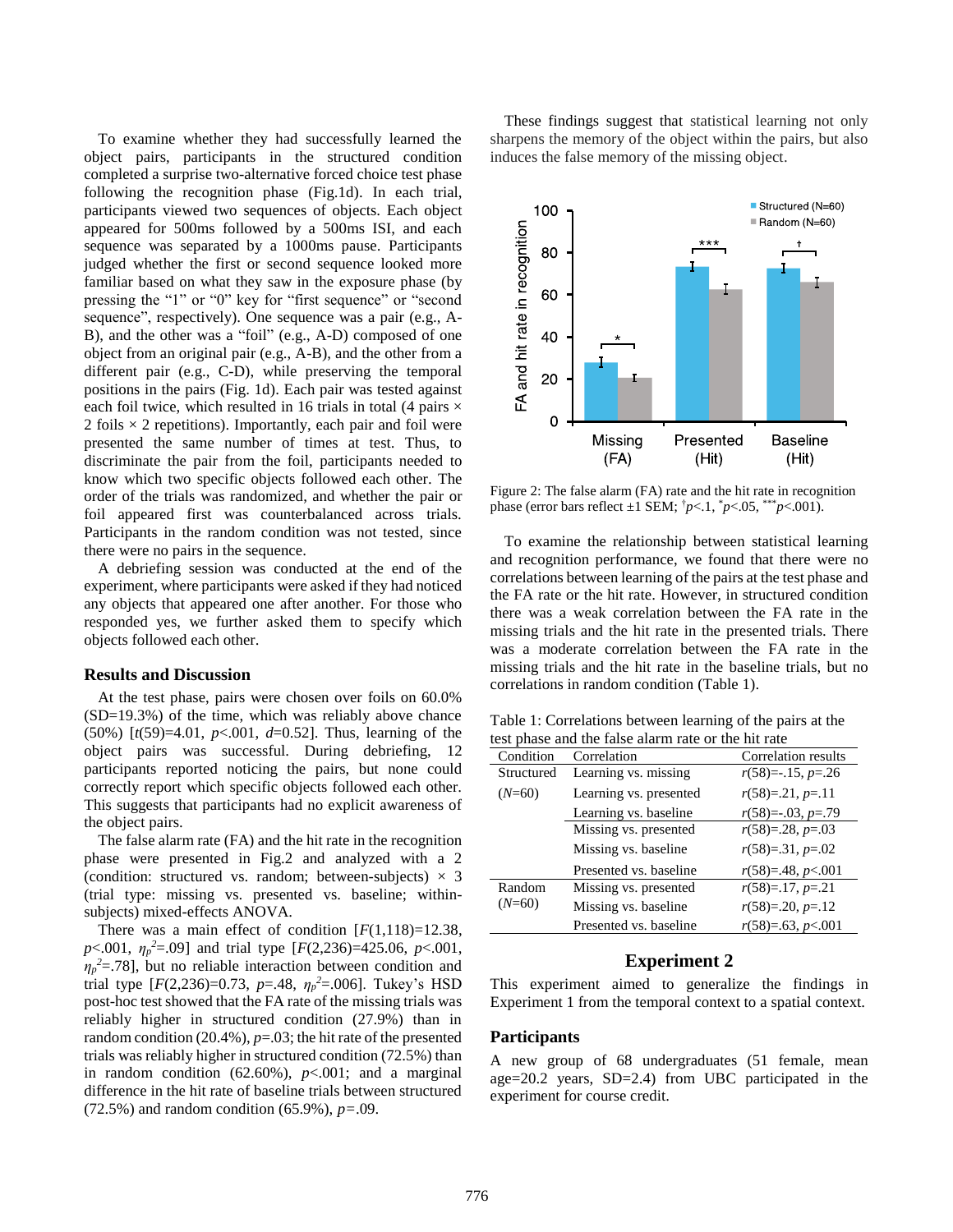#### **Stimuli**

The stimuli were identical to those in Experiment 1, except that in structured condition the four pairs were grouped into horizontal, vertical, and diagonal spatial configurations (Fig.3a). Each array contained all four pairs, and was placed on an invisible  $4 \times 4$  grid (subtending  $8.2^{\circ} \times 8.2^{\circ}$ ) with the constraint that one pair was adjacent to at least another pair. This was to prevent participants from learning the pairs based on spatial segmentation cues other than object cooccurrences. In random condition, the eight objects were randomly assigned to one of cell on the grid, with the constraint that each object neighbored at least one other object. Thus, the only difference between structured and random condition was the presence or absence of the pairs.

## **Procedure**

As in Experiment 1, there were two conditions (i.e., structured vs. random, *N*=34 in each) and three phases (i.e., exposure, recognition, and test). In the exposure phase, participants in both conditions viewed arrays of objects, and performed a duplicate detection task where they judged as quickly and accurately as possible whether there were two identical objects in a single array (by pressing the "/" or "z" key for yes or no, respectively, key assignment counterbalanced, Fig. 3b). This duplicate detection task served as a cover task irrelevant to statistical learning, to ensure that learning of the object pairs was incidental. Participants were not told anything about the object pairs. Each array was presented on the screen for 1000ms followed by a 1000ms ISI in each trial. There were 480 trials in total, and 20% of the trials (80 trials) contained a duplicate object in the array.

The recognition phase was identical to that in Experiment 1, except that objects were presented all at once on the screen. In each trial, participants viewed an array for 800ms followed by a 3000ms pause, and judged whether the probe object was presented in the array. The display time was increased to 800ms, as it required more time for participants to view all eight objects at once. As before, there were three types of trials: (1) missing trials, where one member in the pair was missing, and the missing object was tested; (2) presented trials, where one member in the pair was missing, but the presented object in the pair was tested; and (3) baseline trials, where all pairs were presented, and one object was tested (Fig. 3c).

After the recognition phase, participants in the structured condition completed the surprise two-alternative forced choice test phase to see whether they had successfully learned the object pairs (Fig. 3d). In each trial, one set of objects was presented on the left and another on the right side of the screen for 1000ms. Participants judged whether the left or right set of objects looked more familiar based on what they saw in the exposure phase (by pressing the "1" or "0" key for "left" or "right", respectively). The foils were created following the same logic as in Experiment 1. Participants in the random condition was not tested, since there were no pairs in the array during exposure.

A debriefing session was conducted after test, where participants were asked if they had noticed any objects that appeared with one another. For those who responded yes, we further asked them to specify which objects appeared adjacent to each other.

#### **Results and Discussion**

At the test phase, pairs were chosen over foils on 52.2% (SD=10.3%) of the time, which was not reliably above chance (50%) [*t*(33)=1.25, *p*=.22, *d*=0.21]. This suggests that participants failed to learn the spatial co-occurrences between the two objects in the pairs. During debriefing, four participants reported noticing the pairs, but none could correctly report which specific objects appeared with each other. This suggests that participants had no explicit awareness of the pairs.

#### **(a) Pairs**



**(b) Exposure phase:** duplicate detection task



Missing trial:

Presented trial:



Figure 3. Experiment 2: (a) Four pairs in four different spatial configurations. (b) Exposure phase: duplicate detection task. (c) Recognition phase: missing trials, presented trials, and baseline trials. (d) Test phase: two-alternative forced-choice task.

The FA rate and the hit rate in the recognition phase were analyzed with a 2 (condition: structured vs. random; between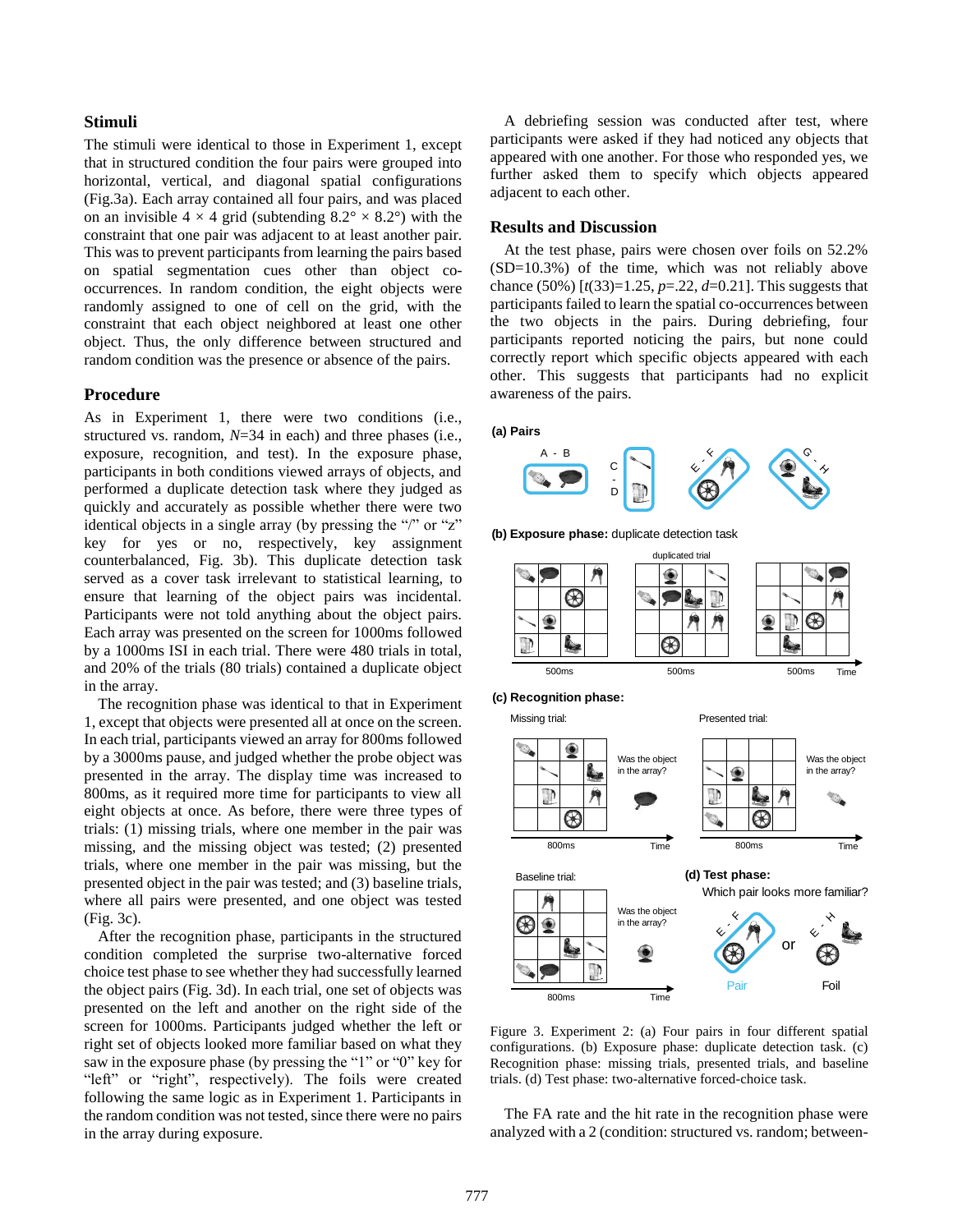subjects)  $\times$  3 (trial type: missing vs. presented vs. baseline; within-subjects) mixed-effects ANOVA. There was a main effect of trial type [*F*(2,132)=137.32, *p*<.001, *η<sup>p</sup> <sup>2</sup>*=.68], but no main effect of condition  $[F(1,66)=0.004, p=.95, \eta_p^2=.00]$  and no significant interaction between condition and trial type [*F*(2,132)=0.45, *p*=.63, *η<sup>p</sup> <sup>2</sup>*=.007]. Tukey's HSD post-hoc test showed that the FA rate of the missing trials was not different between the structured condition (30.7%) and the random condition (30.5%), *p*=.99, the hit rate of the presented trials was not different between the structured condition (57.5%) and the random condition (59.4%), *p*=.99, and no difference in the hit rate of baseline trials between the structured (66.7%) and the random conditions (64.3%), *p*=.97 (Fig. 4).



Figure 4: The false alarm rate and the hit rate in recognition phase (error bars reflect  $\pm 1$  SEM).

We found no correlation between learning of the pairs at the test phase and the FA rate or the hit rate. But in both the structured and random condition, there was a correlation between the FA rate, and the hit rate in the presented trials and in the baseline trials (Table 2).

Table 2: Correlations between learning of the pairs at the test phase and the false alarm rate or the hit rate

| Condition          | Correlation            | Correlation results   |
|--------------------|------------------------|-----------------------|
| Structured         | Learning vs. missing   | $r(32)=0.24, p=.17$   |
| $(N=34)$           | Learning vs. presented | $r(32)=22, p=.22$     |
|                    | Learning vs. baseline  | $r(32)=16, p=.35$     |
|                    | Missing vs. presented  | $r(32)=0.66, p<0.001$ |
|                    | Missing vs. baseline   | $r(32)=0.57, p<0.001$ |
|                    | Presented vs. baseline | $r(32)=140, p=.02$    |
| Random<br>$(N=34)$ | Missing vs. presented  | $r(32)=144, p=.009$   |
|                    | Missing vs. baseline   | $r(32)=53, p<001$     |
|                    | Presented vs. baseline | $r(32)=0.62, p<0.01$  |

The lack of memory difference between the structured condition and the random condition could be due to the lack of learning of object pairs in the spatial context.

To further explore whether learning of spatial pairs changed the representation of individual objects in the pairs,

we separated participants who successfully learned the pairs (those who chose pairs over foil above chance, *N*=15), and those who failed to learn the pairs (those who chose pairs over foil at or below chance, *N*=19) in the structured condition. Among participants who showed learning, pairs were chosen over foils on 61.2% (SD=6.8%) of the time, which was reliably above chance (50%) [*t*(14)=6.44, *p*<.001, *d*=1.66]. Only one participant reported noticing the pairs, but could not correctly report which specific objects appeared with each other. A 2 (group: learners vs. non-learners; betweensubjects)  $\times$  3 (trial type: missing vs. presented vs. baseline; within-subjects) mixed-effects ANOVA revealed a main effect of trial type  $[F(2,64)=68.40, p<.001, \eta_p^2=0.68]$ , but no main effect of group  $[F(1,32)=1.25, p=.27, \eta_p^2=.04]$  and no significant interaction between group and trial type  $[F(2,64)=0.42, p=.66, \eta_p^2=.01]$ . Although the results were not reliably different between the two groups, the learners consistently showed numerically greater FA rate and hit rate than the non-learners (Fig.5), a pattern that was consistent with the findings in Experiment 1.



Figure 5: The false alarm rate and the hit rate of learners and nonlearners in recognition phase in the structured condition (error bars reflect  $\pm 1$  SEM).

#### **General Discussion**

The goal of this experiment was to examine whether statistical learning alters the memory representations of individual objects. We found that after learning the temporal co-occurrences of objects, participants showed a reliably higher false alarm rate of seeing a missing object, and a reliably higher hit rate of seeing a presented object (Experiment 1). When the objects co-occurred over space, participants did not successfully express learning of pairs, and therefore did not show differential false alarm and hit rates(Experiment 2). However, with a more detailed analysis, participants who successfully learned the spatial pairs showed numerically higher false alarm rate of the missing object and numerically higher hit rate of the presented object than those who failed to learn the pairs. The current findings suggest that statistical learning not only sharpens the